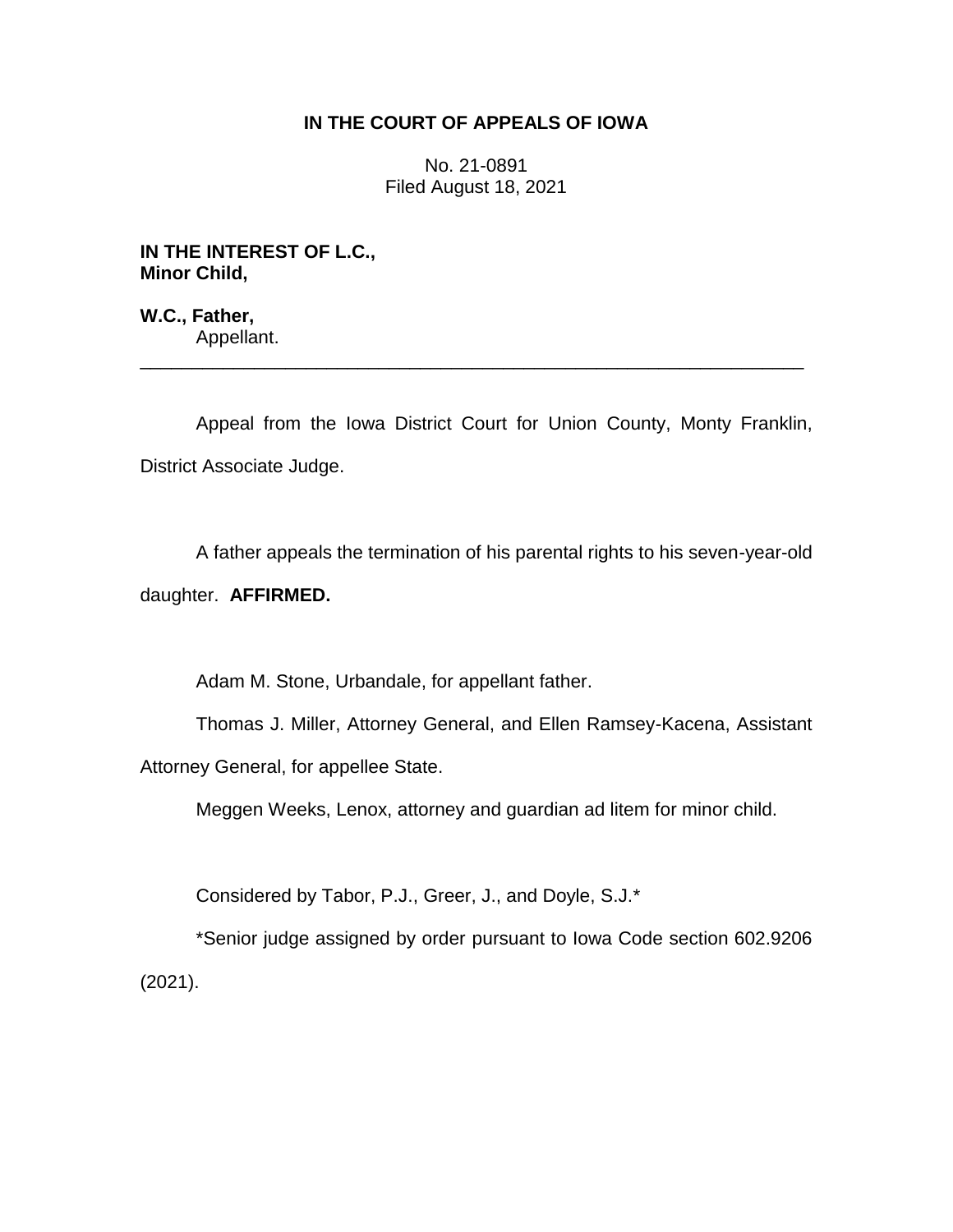## **TABOR, Presiding Judge.**

 $\overline{a}$ 

Noting his "sporadic and inconsistent" contact with his daughter, as well as his history of substance-abuse, domestic violence, and mental-health issues, the juvenile court terminated the parental rights of L.C.'s father, William.<sup>1</sup> He appeals, contending termination was not in the seven-year-old child's best interests. *See* Iowa Code § 232.116(2) (2020). Because the record shows L.C.'s safety and emotional needs are best served by ending her legal tie to William, we affirm.<sup>2</sup>

Methamphetamine use by her parents and domestic violence perpetrated by William led to the voluntary removal of L.C. from her home in June 2019. $3$  The State charged the parents with child endangerment and drug possession. Authorities extradited William to Nebraska, where he had an outstanding warrant. As a result, he was incarcerated for several months at the start of the child-welfare case.

This was not L.C.'s first removal. Nebraska social services placed L.C. outside her parents' care for over two years. The issues in that case were the same: drug abuse and domestic violence. William faced a felony assault charge for severely beating Dixie. L.C. also reported seeing her parents strike each other. William did not participate in services to address the concerns arising in Nebraska.

<sup>&</sup>lt;sup>1</sup> Originally, the State also petitioned for the termination of the rights of L.C.'s mother, Dixie. But because Dixie had shown significant progress toward reunification by the hearing date, the State dismissed the petition against her.

 $2$  We review de novo the record and the juvenile court's application of the bestinterest factors in section 232.116(2). *In re P.L.*, 778 N.W.2d 33, 40 (Iowa 2010) ("Although the court has to use its best judgment in applying the factors contained in the statute, this does not mean we review its decision for an abuse of discretion.").

<sup>&</sup>lt;sup>3</sup> L.C. has been in the same foster home since her removal from parental care.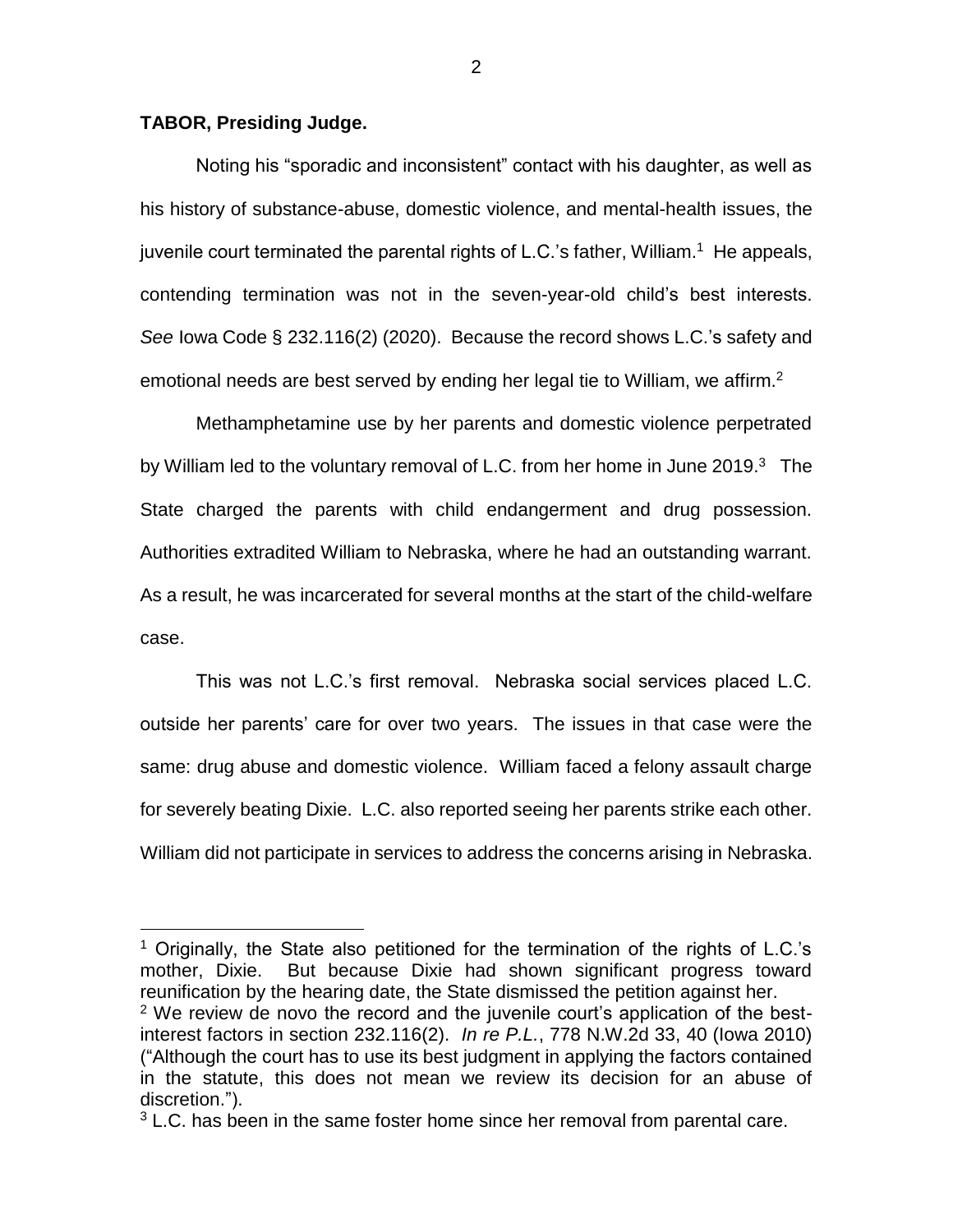Even when reunification occurred between L.C. and Dixie, Nebraska authorities still did not consider William to be a safe parent.

That situation never changed. William's incarceration and ongoing drug abuse prevented reunification with L.C. He did complete an inpatient substanceabuse treatment program in March 2020. Then, because of COVID-19 restrictions, his outpatient treatment was by virtual appointments. By the time his provider started offering in-person appointments that summer, William had left the state. He moved back to Nebraska and then to Idaho—missing all visitation with L.C.

The State petitioned for termination of his parental rights in December. When William returned to Iowa in January 2021, he obtained a new substanceabuse evaluation. He admitted injecting methamphetamine daily, as well as heroin and marijuana use. Although William re-engaged in treatment, he did not sign a release so that DHS could track his progress.

William's commitment to mental-health treatment was also underwhelming. William reports diagnoses of borderline personality disorder, anxiety, and posttraumatic stress disorder. But he engaged in minimal medication management and did not pursue the recommended therapy.

In February 2021, William filed a written consent to termination of his parental rights, asserting, "I am unable to safely care for L.C. at this time or in the reasonably foreseeable future." But before the April 2021 termination hearing, William withdrew his consent. After that hearing, the juvenile court terminated William's parental rights, citing Iowa Code section 232.116(1), paragraphs (d), (e), (f), (k), and (*l*).

3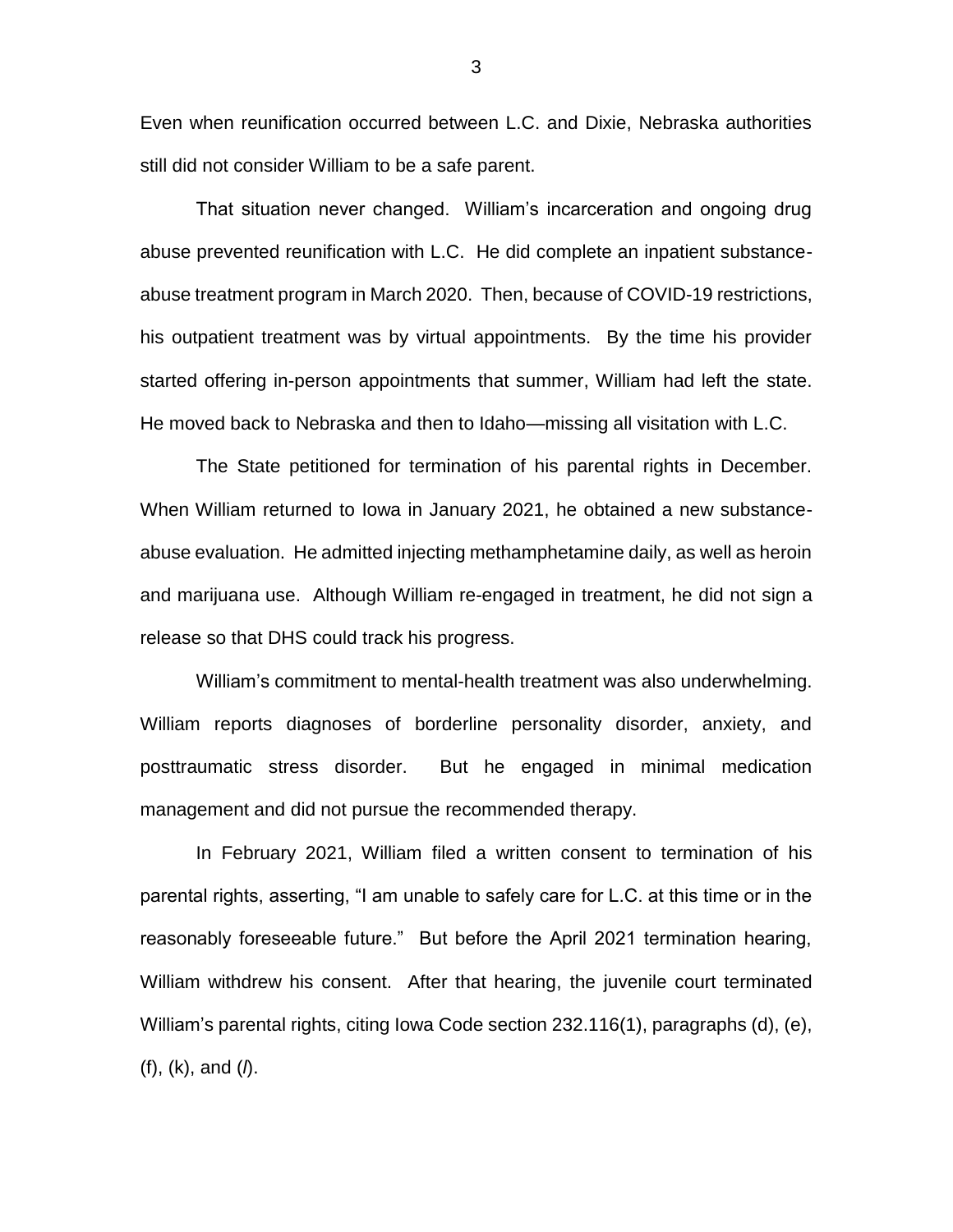The court provided this insightful summary of the reasons for termination:

William's relationship with [L.C.] has remained extremely limited, his parenting abilities have not improved significantly in almost two years, and his visits with [L.C.] have not been productive as they have not improved the parent-child relationship between them. Allowing William to remain a part of [L.C.'s] life would be a significant and serious disruption to her life, and would interfere with the plan to reunify [L.C.] with her mother, Dixie. William's and Dixie's relationship is toxic and filled with violent episodes, and the success of the permanency goal of placement of [L.C.] with Dixie would be significantly impaired by maintaining William's parental rights and his involvement in that placement process.

William's petition on appeal does not challenge the statutory grounds. So we need not address that step in the termination process. *See P.L.*, 778 N.W.2d at 40 (describing the three-step process for termination of parental rights). The only question is whether termination is in L.C.'s best interests.

In making that best-interests determination, we "give primary consideration to the child's safety, to the best placement for furthering the long-term nurturing and growth of the child, and to the physical, mental, and emotional condition and needs of the child." Iowa Code § 232.116(2); *P.L.*, 778 N.W.2d at 40. That statute allows us to consider whether a parent's ability to provide for the needs of the child is affected by his "mental condition." Iowa Code  $\S$  232.116(2)(a). And, for a child placed in foster care, we may consider "whether the child has become integrated into the foster family to the extent that the child's familial identity is with the foster family." Iowa Code § 232.116(2)(b). In considering integration into a foster family, we review both (1) "the length of time the child has lived in a stable, satisfactory environment and the desirability of maintaining that environment and continuity for the child" and (2) "the reasonable preference of the child, if the court determines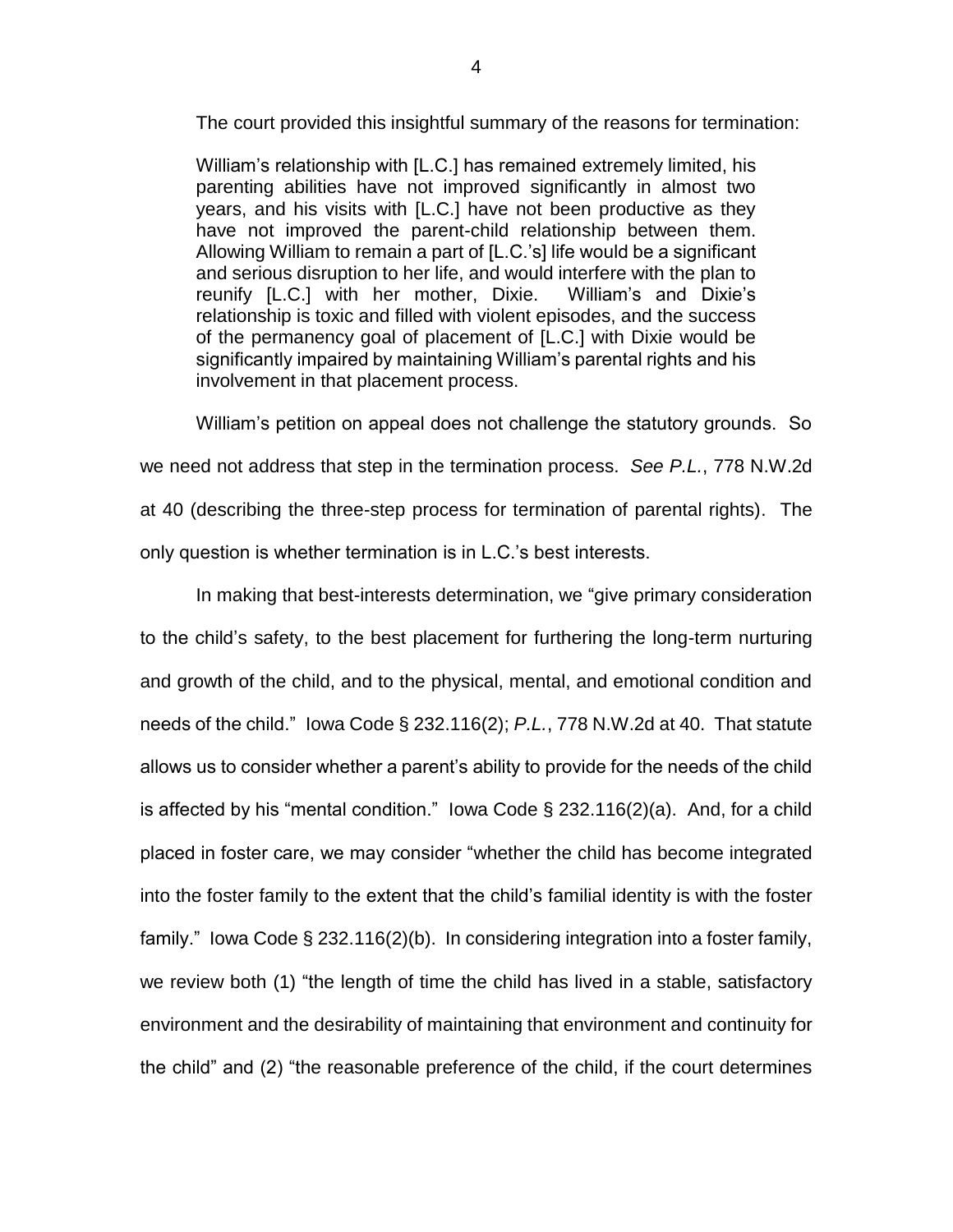that the child has sufficient capacity to express a reasonable preference." *Id*. § 232.116(2)(b)(1), (2).

William argues termination was not in L.C.'s best interests because they share a close bond. He asserts the juvenile court relied too heavily on testimony from the case worker in finding a "minimal" parent-child bond. He contends the worker was "unqualified to make reliable and informed bonding assessments." William also contends the court should have considered "the long-term financial consequences" that termination of his rights would have on L.C.

We disagree with William's view of the facts, as well as his application of the best-interests factors. First, the juvenile court appropriately deferred to the expertise of the social worker on the bonding issue. *See generally In re A.M*., 843 N.W.2d 100, 111 (Iowa 2014) (crediting caseworker's opinion); *In re D.W.*, 791 N.W.2d 100, 707 (Iowa 2010). Second, the parent-child bond may play a role in the best-interests determination, but it is not the only consideration.

The primary consideration is L.C.'s safety, which cannot be ensured in William's care. *See In re J.E.*, 723 N.W.2d 793, 802 (Iowa 2006) (Cady, J., concurring specially) (identifying safety and the need for a permanent home as the "defining elements" in the best-interests determination). William has not engaged in the services necessary to address his parenting deficiencies caused by substance abuse and domestic violence. His unaddressed mental-health issues also affect his ability to provide for L.C.'s needs. *See* Iowa Code § 232.116(2)(a). What's more, the record shows L.C. is comfortable with her foster care family, and has also voiced a desire to reunite with Dixie. By contrast, L.C. told the social worker she enjoyed her visits with William but did not express a desire to return to